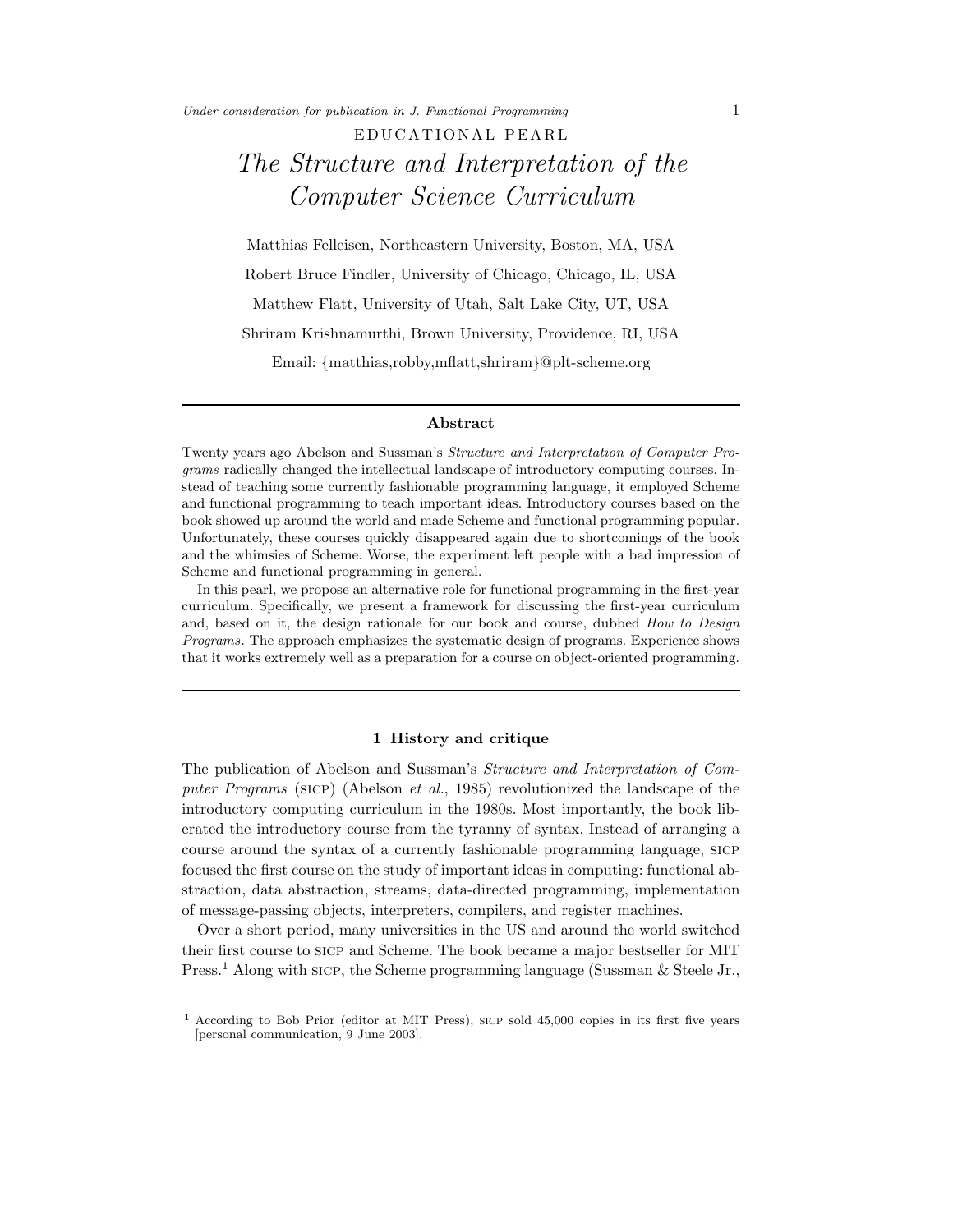1975; Steele Jr. & Sussman, 1978; Clinger, 1985; Clinger & Rees, 1991; Kelsey et al., 1998) became widely used. It was no longer the subject of a few individual courses at Indiana University, MIT, and Yale, but the language of choice in introductory courses all over the world.

Unfortunately, the use of Scheme and sicp quickly dwindled again in the early 1990s. After working with sicp and Scheme for a while, instructors started to complain. Some said that sicp's content was too difficult for students outside of MIT. Others blamed Scheme directly, claiming that functional programming in Scheme was too different from programming in other languages. Even the functional programming community criticized the sicp approach; around this time, Wadler wrote his *Critique* of sicp and Scheme (Wadler, 1987).

Nowadays the critics even include professors at MIT, where the book and the course have become legends. Jackson and Chapin, who both have significant experience teaching sicp at MIT, recently wrote that

[f]rom an educational point of view, our experience suggests that undergraduate computer science courses should emphasize basic notions of modularity, specification, and data abstraction, and should not let these be displaced by more advanced topics, such as design patterns, object-oriented methods, concurrency, functional languages, and so on (Jackson & Chapin, 2000).

In short, sicp, Scheme, and functional programming don't prepare students properly for other programming courses and thus fail to meet a basic need.

Advocates of Scheme and functional programming alike must be concerned about these reactions. To address them and to overcome the problems of the sicp approach, we present this pearl. It consists of three pieces: a structural framework for analyzing the first-year computing curriculum; an interpretation of sicp with respect to this framework;<sup>2</sup> and our alternative to the sic $P$  approach that overcomes sicp's problems while retaining the essence of Scheme and functional programming.

## 2 Structure

## 2.1 Solving constraints

The primary goal of a computing curriculum is to produce programmers and software engineers. After all, most of its graduates accept industry positions and produce software. Many will stay involved with software production for a long times, even if only as managers, and therefore also need to learn to adapt to the everevolving nature of the field.

Translating the primary goal into a set of goals for the introductory curriculum is a difficult task because various groups impose a range of unrelated constraints. Faculty colleagues (inside and outside of computer science) often have an emotional preference for a specific language in the introductory course. To some, the first

<sup>&</sup>lt;sup>2</sup> We chose sicp as our yardstick because it is the most widely used and known text that uses functional programming and because we believe that all other texts—of almost equal age (Bird & Wadler, 1988) or of recent vintage (Hudak, 2000)—on functional programming suffer from similar flaws.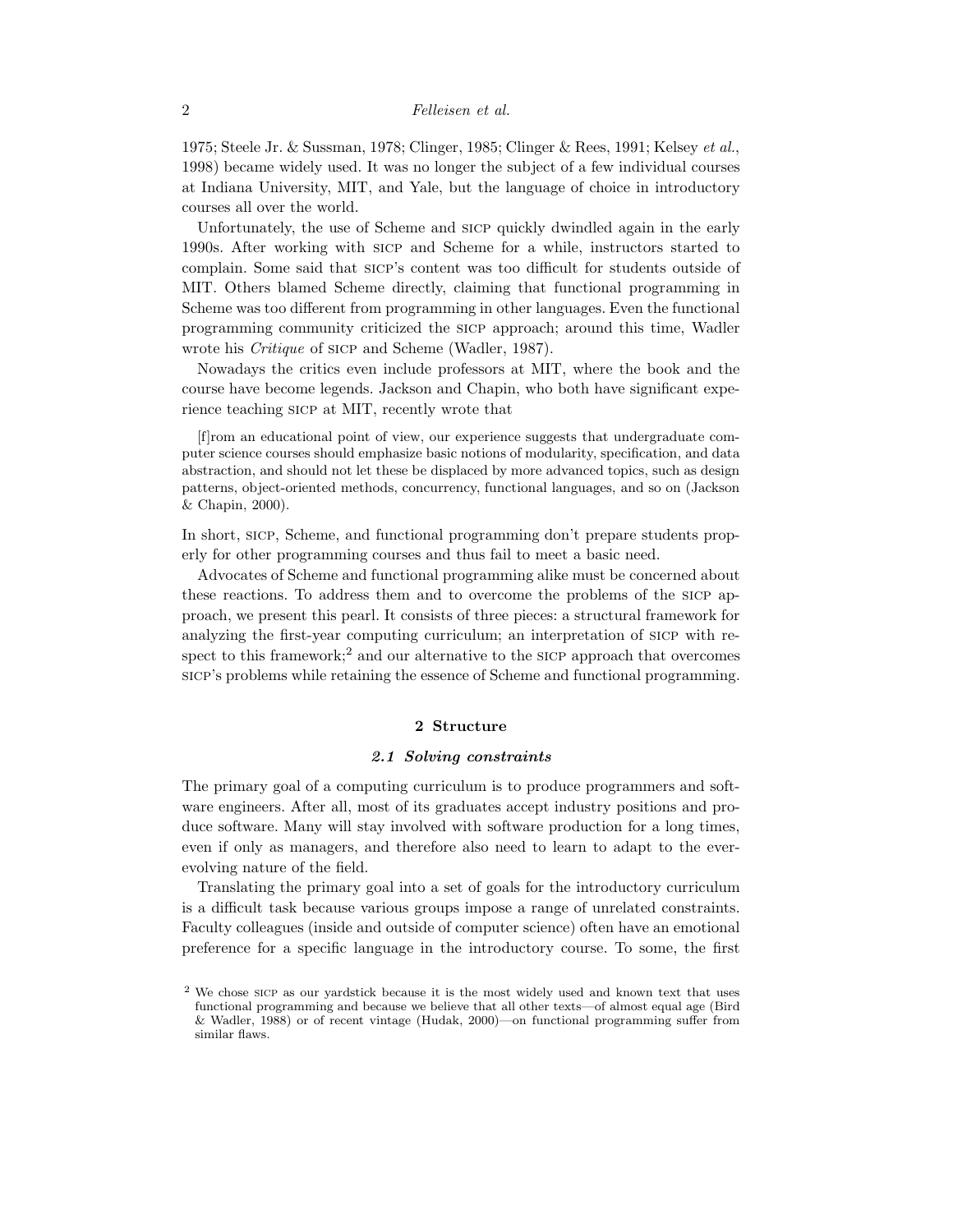language is the one that they know and work(ed) with. To others, it is the currently fashionable industry language, e.g., C++ and Java over the past ten years.

Some computer science faculty demand that the first course teach languages that are used in upstream courses. Sometimes they believe that the instructor of the second course should not have to start from scratch and that the simplest solution is to use a single programming language. Sometimes they wish to expose students to languages that are used in popular upstream courses such as operating systems.

First-year students also come with strong, preconceived notions about programming and computing. Some students (or their parents) have read about the latest industry trends in popular magazines, such as (in the US) Time, Newsweek and US News and World Report, and expect to see some of these things in a freshman course. Some base their understanding on prior experiences in high schools. The latter group is used to sophisticated development environments (IDEs) that include mechanical support for syntactic conventions, GUI development, etc.

The state of the first-year students' education adds another set of constraints to the mix. Some understand calculus; for others, even rudimentary algebra is a minefield.

Finally, students also have a wide range of expectations. Some students wish to learn what computer science is about; others have three years of programming experience. Some wish to know why things work; others want to learn how to construct games. Almost everyone expects that the college training will help them find internships and professional positions.

Satisfying the primary goal of producing software professionals subject to these constraints poses a complex problem. On one hand, learning to program well requires a lot of practice and in particular a lot of hands-on practice. Hence, early courses must introduce programming and must choose a specific programming language. On the other hand, choosing one language over another must disappoint some constituents, and we must therefore convey to them our choices with good reasons. After all, education is as much about satisfying human needs as it is about technical correctness.

We propose to solve this constraint problem with a second look at the primary goal and the timing constraints. Clearly, a computer science curriculum must not, and doesn't have to, become a vocational training ground for the latest industrial programming language and programming tools. Superficial aspects of industrial practice change as fast as fashion trends. No academic department can switch its course content fast enough and maintain a curriculum that passes on tested wisdom. Still, when students cross over from academia into industry, they must be prepared to program and ideally to program well. From this perspective, two points in the curriculum take on special meaning: the first summer, when students work in internship positions, and the last year, when students interview for their first full-time positions.

Following this reasoning, we believe it is natural to concentrate on principles for most of the time and to accommodate industrial needs during the second semester of the first year and the last year of a college program. Considering that college is the only time in a programmer's life when he is exposed to principled ideas on a regular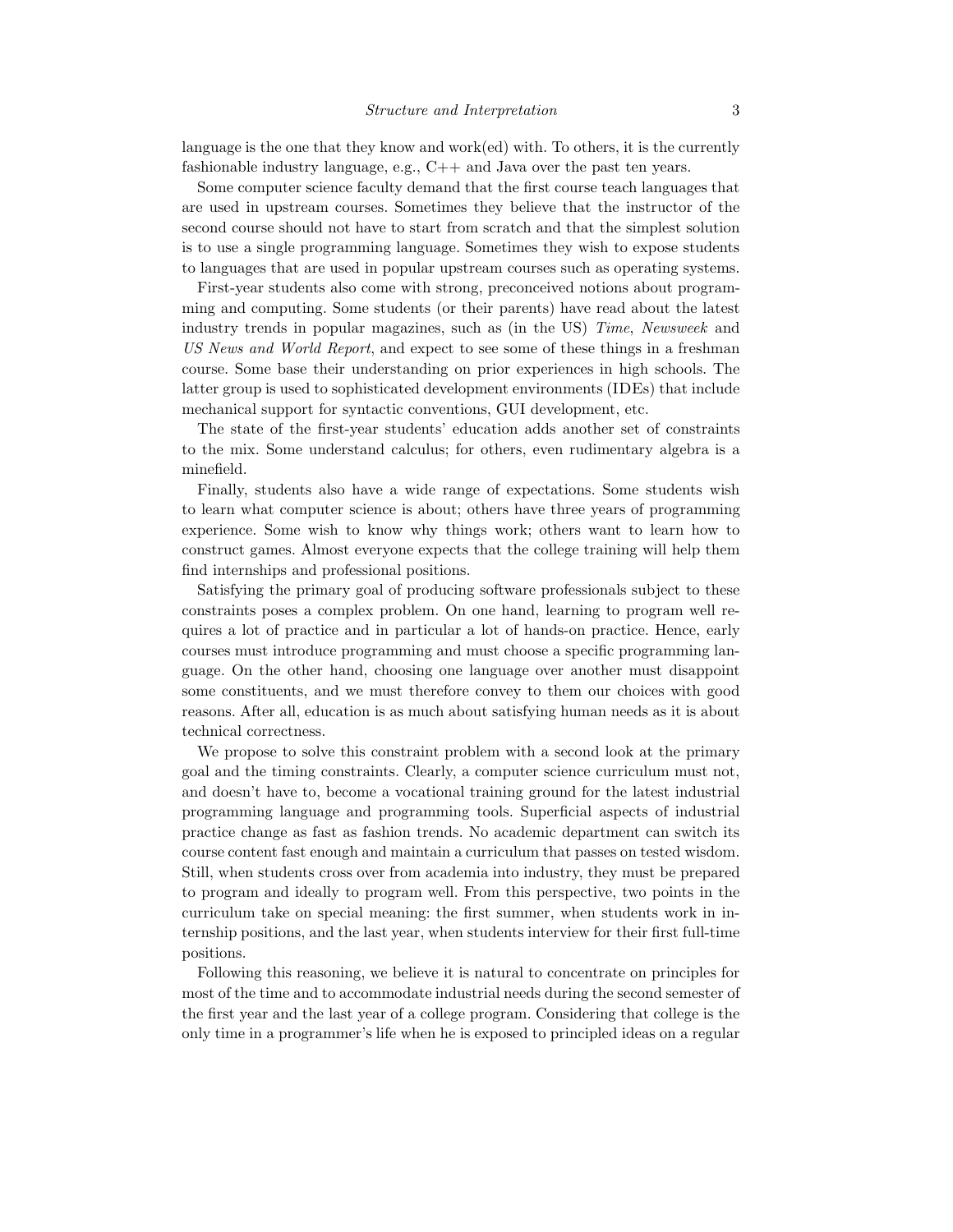and rigorous basis, the idea of emphasizing principles in college is obvious. Once a programmer has a full-time position, there are too many constraints and distraction for principled additional education. At the same time, however, a curriculum must also teach how these principles apply to the real world. Nobody can expect students to take this step on their own. In short, teach good habits early; otherwise bad habits become ingrained and require costly fixes—just like bugs in programs.

Applied to the first-year courses, these suggestions say that the year should start with a heavy emphasis on principles and should add some industrially relevant components during the second semester. Even more precisely, the first semester should emphasize programming principles and habits; the second part should illustrate the use of these principles in currently fashionable programming languages. Of course, the "principled" semester may integrate fashionable parts where they aren't an obstacle, and, more importantly, the "fashionable" part of the first year must continue to practice good design habits.

# 2.2 Principles of programming

The first challenge is thus to identify technical principles for the first-year programming courses. Clearly, we should teach good program design habits (not just syntax and programming style). Based on our experience, we have identified the following set of program design ideas that a first course should translate into habits:

- 1. Students must learn to read problem statements carefully, extract information, and rewrite it into useful pieces:
	- (a) a concise purpose statement for the program and each of its major pieces;
	- (b) a description of the classes of data that play a role;
	- (c) a collection of examples that illustrate both the classes as well as the purpose statements.

Ideally the latter should (eventually) make up a rigorous test suite for the program and its functions.

2. Students must learn to organize programs so that they match the class descriptions of item 1b. For example, a functional programmer must define datatypes and functions on these types whose structure matches the type; an object-oriented programmer must define class hierarchies and appropriately distributed methods.

If students learn to organize programs in this manner, they quickly learn that small changes to the problem statement translate into small changes in the program's code. Considering the rapid changes in the requirements for real-world software, we consider this principle central to our effort.

3. Students must learn to use the examples developed in item 1c above. They must learn to calculate through examples before they code. They must learn to translate the examples into automatic test suites, so that they can test programs as they create them and as the programs evolve later.

More concisely, students must learn that programming requires far more than writing down code and running it on some haphazardly chosen examples afterwards.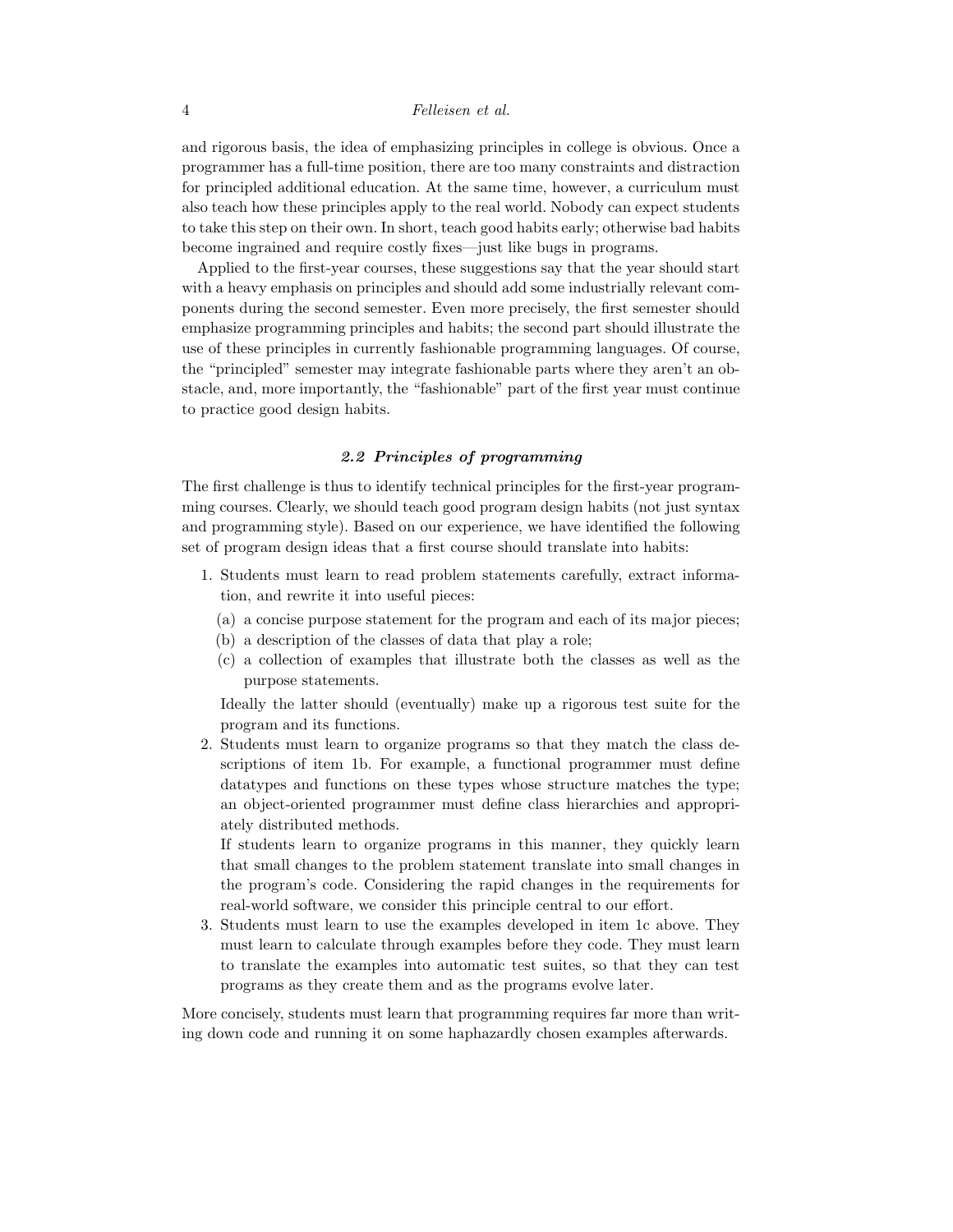# Structure and Interpretation 5

The last point in particular suggests that functional languages with their natural model-view separation are superior choices for this first year. When students write automatic test suites, they must to split a program into a part that deals with computation proper (the "model") and another part that interacts with the user (the "view"). They then use the model in two distinct contexts: with a test suite and with the view. In order to re-use the model in a test suite context, they don't want to print results but hand them over directly to a comparison function. Put differently, teaching good software architecture principles to beginners requires function composition and discourages a programming style that is primarily about reading and printing values.

# 2.3 Principles of teaching

The second challenge for a first-year instructor is to understand the teaching priorities concerning the first language and the first course. Currently, most instructors teach programming with examples. In a typical week, they introduce a new (control) construct, explain with a few examples how to use it, and then assign some exercises from a text book. Students copy the examples and modify them to fit the homework exercises. Since these exercises tend to change the context for the new construct, students also begin to appreciate its general powers and pitfalls. Put differently, the teaching of (control) constructs is explicit while the teaching of design principles remains implicit; instructors leave it to the students to discover how to go from a blank screen to a full-fledged program.<sup>3</sup>

We believe that the conventional approach to teaching programming reverses the natural roles of data and control. Recall Brooks slogan page 102

Show me your [code] and conceal your [data structures], and I shall continue to be mystified. Show me your [data structures], and I won't usually need your [code]; it'll be obvious.

as paraphrased by Raymond (Raymond, 1998). When we reason about a program, we want to know the format of the data that it uses, and we can almost imagine how it works. In analogy, when we teach how to program, we should let data drive the syllabus. First we show how to design a program that works on simple data and what kind of (control) constructs this requires. Then we increase the complexity of the data and show how to design programs for these classes of data. Such a step may, or may not, require new constructs, but in the end it forces students to understand how to go from data to design *explicitly*, and they will pick up language constructs implicitly.

Since most students are active learners, it is important to retain the exampledriven strategy that is currently used. The examples must, however, focus on the

<sup>&</sup>lt;sup>3</sup> Challenging instructors throw in ideas from data structures and algorithms or, worse, pose problems that require significant domain knowledge, that is, knowledge about non-computing topics. The problem is then that students tend to confuse algorithms and application domain knowledge with program construction, and neither helps students come up with good program organizations on their own when they are left to their own devices.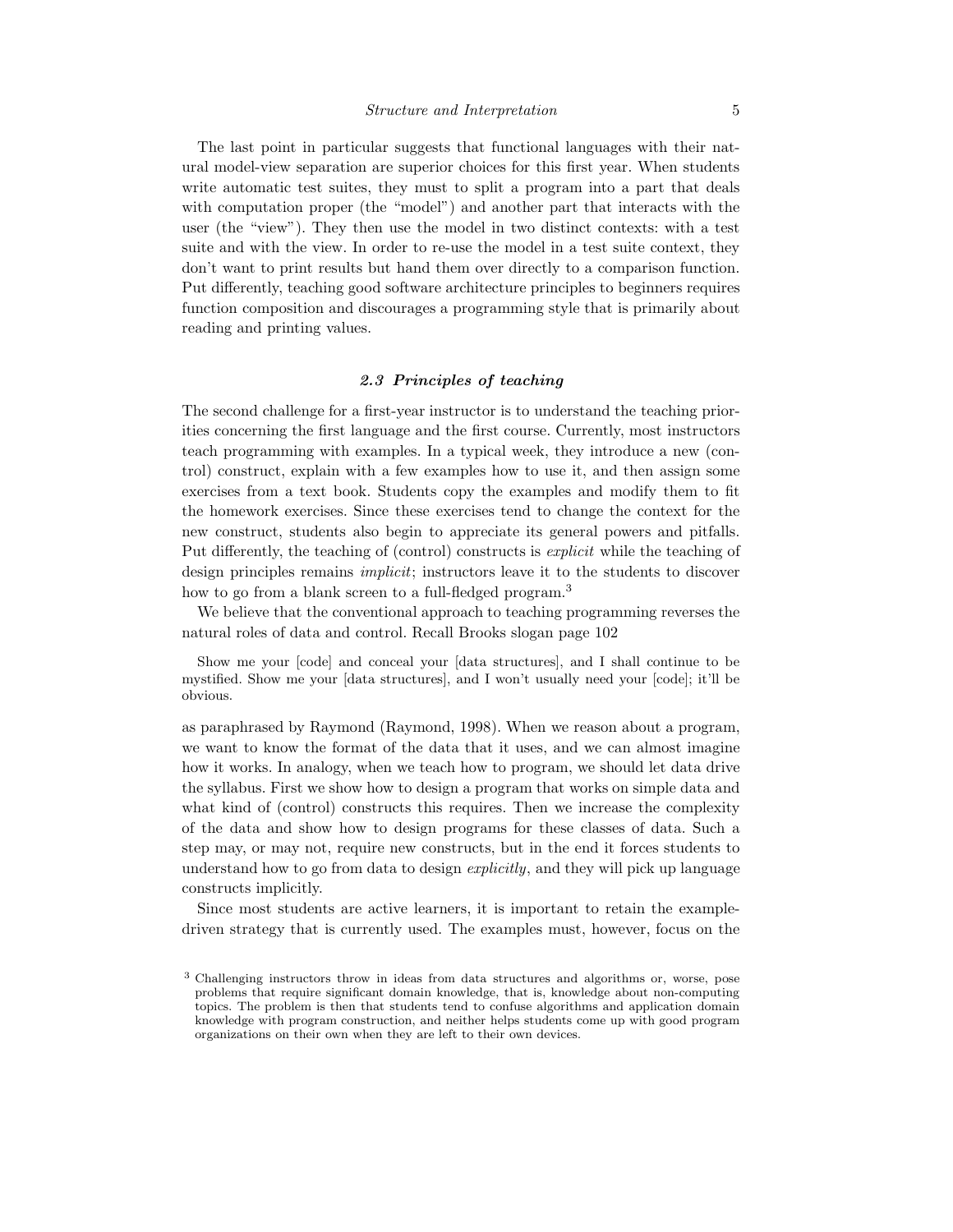# 6 Felleisen et al.

use of program design principles in new situations instead of the use of language constructs.

In summary, the first course should introduce the principles of program design, state them explicitly as habits, and have students practice them with numerous examples. To avoid any confusion, the course should not pose problems from complex application domains and it should not use a complex language that distracts from the design principles.

# 3 Interpretation: functional versus object-oriented programming

Now that we have discussed the structure of the first-year curriculum and its teaching methods, we can turn to the choice of programming language. If we accept the premise that first-year students should learn to use two programming languages, we now face the question which (kind of) languages we should choose. If we also accept the premise that the first language should facilitate the teaching of design principles, choosing a simple functional language for the first course is natural. The second course can then use a (subset of a) complex, industrially fashionable language, such as  $C#$  or Java, and show how the design principles apply there.

We justify this suggestion in more detail in the first subsection and explain our concrete choice in the second one.

# 3.1 Functional and object-oriented programming

Functional and object-oriented programming share the desired curricular focus on data as the starting point for program design. A functional programmer begins with the definition of types and then defines functions on these types. An objectoriented programmer defines classes and adds methods to these classes. Once the vocabulary of data and operations are defined, programs are usually just a function or a method call.

Functional programming and object-oriented programming differ with respect to the syntax and semantics of the underlying languages. The core of a functional language is small. All a beginning programmer needs are function definition, function application, variables, constants, a conditional form, and possibly a construct for defining algebraic types. In contrast, using an object-oriented language for the same purposes requires classes, fields, methods, inheritance in addition to everything that a functional language needs. Furthermore, the computational model of a functional language is a minor extension of that of secondary school algebra. The model of object-oriented computation requires far more sophistication, especially its focus on method dispatch (instead of conditional reasoning) and early state modification.

Using a functional language followed by object-oriented language is thus the natural choice. The functional language allows students to gain confidence with program design principles. They learn to think about values and operations on values. They can easily comprehend how the functions and operations work with values. Better still, they can use the same rules to figure out why a program produces the wrong values, which it often will. Teaching an object-oriented language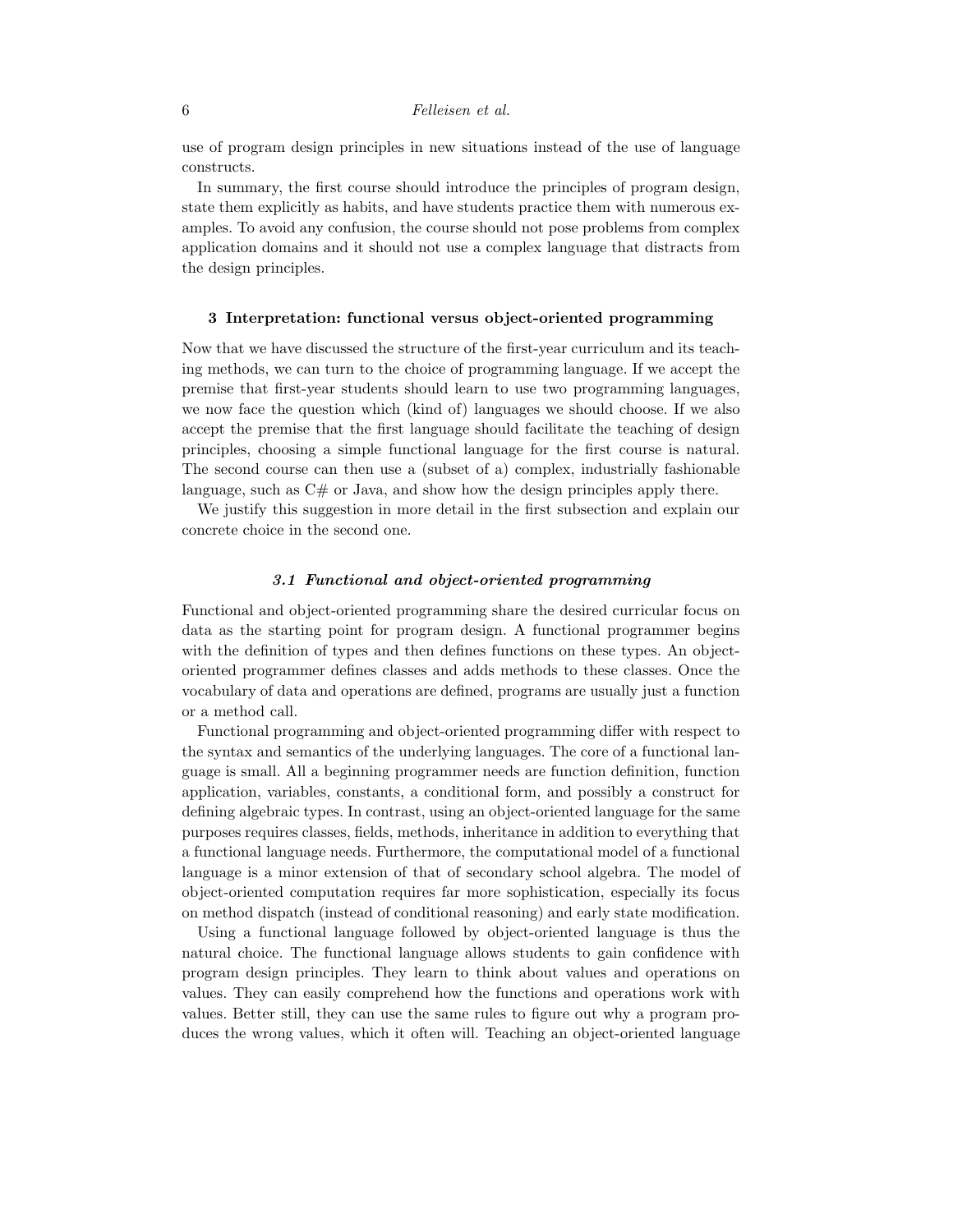in the second course is then a small shift of focus. It requires instructors to spend more time on the syntactic complexities of the language, yet they can still rely on, and reinforce, the design principles of the first course. In particular, the switch is of a mostly syntactic nature, because the focus on designing classes of data and operations on these classes remains the same.

# 3.2 The role of Scheme

Given this context, we picked Scheme as the most suitable starting point for the first language. The arguments in its favor have been told time and again. We have already argued elsewhere that plain Scheme is a weak language for the first course and that it requires more support (Findler et al., 2002). We briefly summarize these arguments here:

- Scheme's syntax is simple. Indeed, it is too simple because almost every parenthesized expression is a syntactically valid program. When a student misplaces a parenthesis, the program may produce an indecipherable error message or a meaningless value. Our fix is to define a series of teaching subsets of Scheme and to implement each of them in our DrScheme programming environment. Implementing each subset enables us to produce error messages on the appropriate knowledge level for beginners.<sup>4</sup>
- Scheme's semantics is easy to understand. SICP can quickly move from syntax to computer science concepts because it uses a language subset with a straightforward substitution semantics. Semantically speaking, the language is a generalization of high school algebra. If a Scheme implementation comes with an algebraic stepper that illustrates this concept (Clements *et al.*, 2001), students can easily explore a program's evaluation without thinking about registers, stacks, memory cells, and other low-level concepts.<sup>5</sup>
- Scheme is safe. More precisely, Scheme's standard (Kelsey et al., 1998) allows a Scheme implementation to be safe. DrScheme, for example, implements a safe language with fully predictable behavior. When a computational operation violates its stated invariants, the implementation raises an exception and high-lights the offending expression. For beginners, detecting and pinpointing the source of run-time exceptions are critical elements of the language.<sup>6</sup>
- Scheme is dynamically typed. The lack of a type system means that we don't have to spend energy on finding and explaining type errors with the same care with which we explain syntax errors. Better yet, when we use Scheme to teach design principles we can informally superimpose a type system and use the types

<sup>&</sup>lt;sup>4</sup> In the 1970s, instructors who taught PL/1 faced a similar challenge and came up with a similar solution, though without the full compiler support for error messages that we provide (Holt et al., 1977).

<sup>&</sup>lt;sup>5</sup> It may still be valuable to teach some of these concepts later in the course, when students have absorbed the basic ideas of program construction.

 $6$  This partly explains why C++ is such a failure. Its lack of safety does not even guarantee that when a program prints a number, it is actually interpreting bits that represent a number. Similarly, core dumps and bus errors are much worse than exceptions, because they typically happen long after the first violation occurred.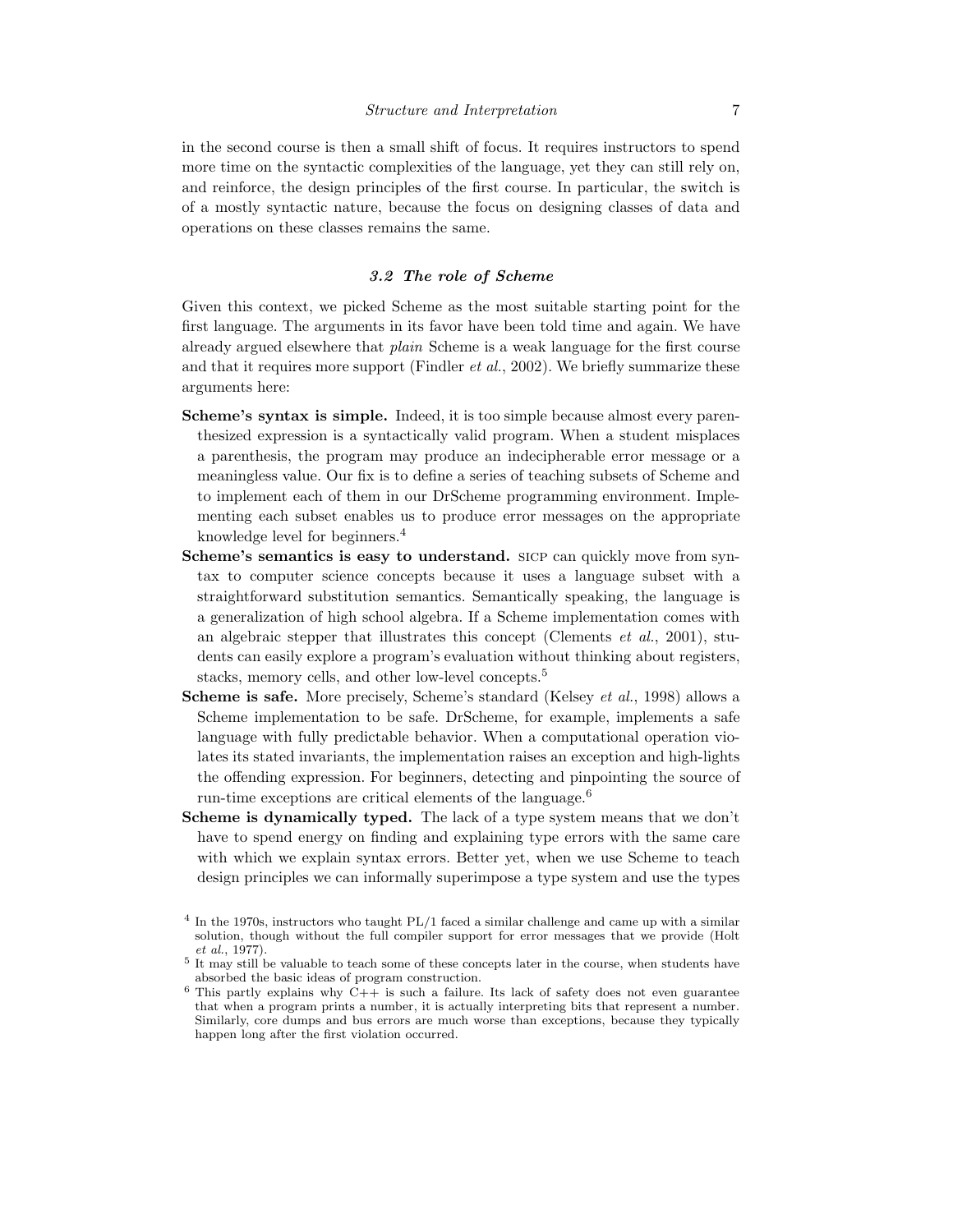# 8 Felleisen et al.

for program design. In particular, it is easy to define and use sets and subsets of Scheme values. This comes close to students' intuitions about classes and subclasses in object-oriented programs and thus provides a good transition for the second course.

#### 3.3 Programming environments

The choice of language for a first-year course isn't just about the linguistics; it must also take into account the programming environment. After all, developing and running a program means more than just writing correct code. It requires support for editing; compiling and running programs; understanding how a program is evaluated; and so on.

Like the language, we believe that the programming environment for the first course should be a lightweight, easy-to-use tool. That is, it should provide just enough to edit and execute functions and programs, plus some tools for understanding fundamental concepts, e.g., lexical scope and program reduction. Everything else should be hidden from the student.

We believe that the lack of such a programming environment hurt the *SICP* approach of teaching and the functional community in general. For that reason, we have produced a programming environment that supports teaching program design principles with Scheme (Findler et al., 2002). Others have had similar insights and have produced alternative environments independently (Schemer's Inc., 1991).

### 4 Interpretation: teaching design principles

## 4.1 Structure and Interpretation of Computer Programs

sicp covers many important program design ideas. The course starts with an overview of Scheme and recursive programming. In parallel, the course explains how to evaluate variable expressions and function applications; that is, it introduces a symbolic model of computation so that students understand the actions that a program performs. The book then covers topics such as higher-order procedural abstraction; data abstraction; mutable data objects; a message passing model of objects; streams; modularity; meta-linguistic abstraction; and compilation.

Although this collection of topics is impressive at first glance, a second look shows that sicp suffers from a serious flaw. While the course briefly explains programming as the definition of some recursive procedures, it does not discuss how programmers determine which procedures are needed or how to organize these procedures. While it explains that programs benefit from functions as first-class values, it does not show how programmers discover the need for this power. While SICP introduces the idea that programs should use abstraction layers, it never mentions how or when programmers should introduce such layers of abstraction. Finally, while the book discusses the pros and cons of stateful modularity versus stream-based modularity, it does so without explaining how to recognize situations in which one is more useful than the other.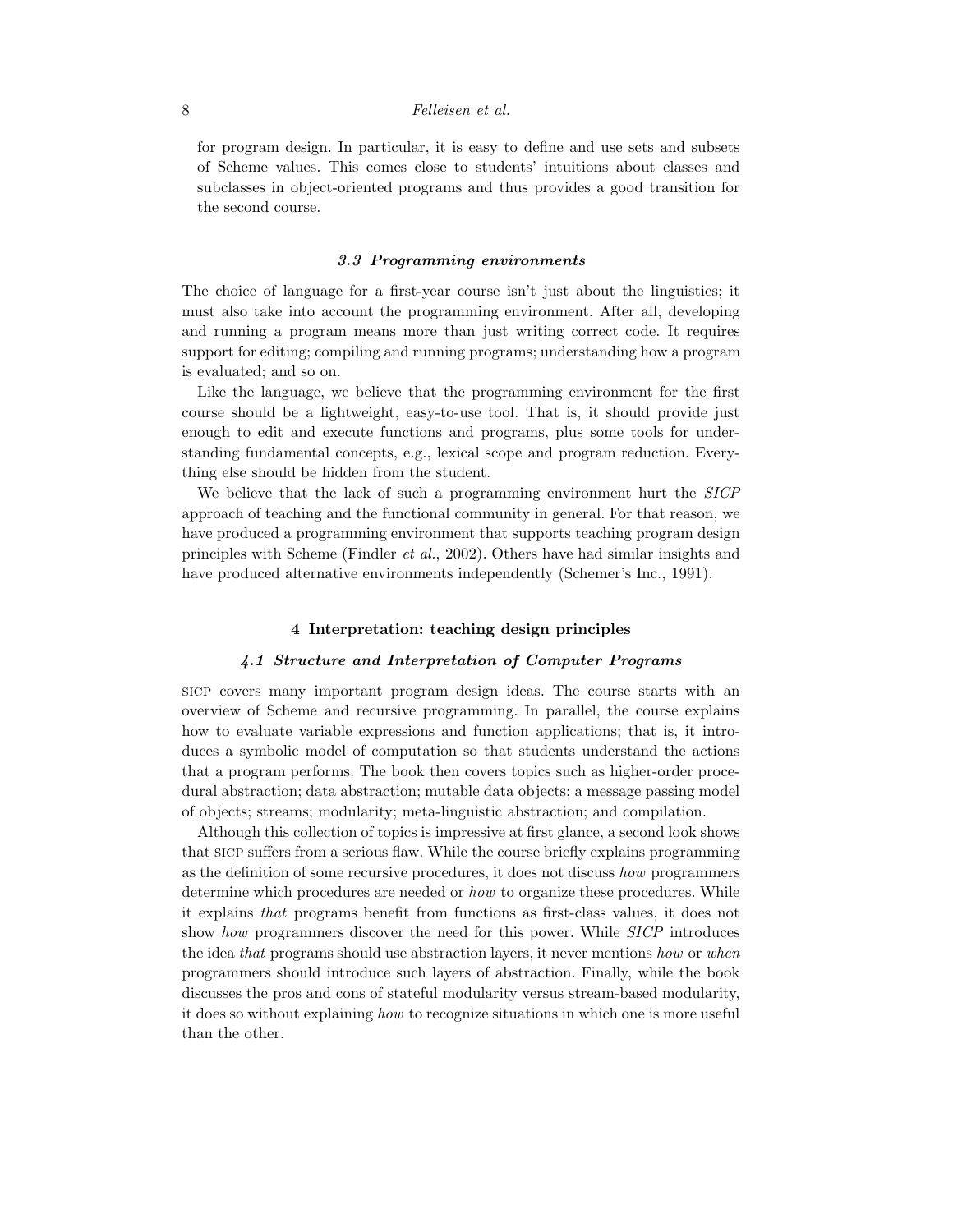More generally, sicp doesn't state how to program and how to manage the design of a program. It leaves these things implicit and implies that students can discover a discipline of design and programming on their own. The course presents the various uses and roles of programming ideas with a series of examples. Some exercises then ask students to modify this code basis, requiring students to read and study code; others ask them to solve similar problems, which means they have to study the construction and to change it to the best of their abilities. In short, sicp students learn by copying and modifying code, which is barely an improvement over typical programming text books.

sicp's second major problem concerns its selection of examples and exercises. All of these use complex domain knowledge. Consider the left column in figure 1. It presents the choice of major examples that are used in the first few chapters of sicp. Some early sections and the last two chapters cover topics from computer science: see lower half of the left column in figure 1.

While these topics are interesting to students who use computing in electrical engineering and to those who already have significant experience of programming and computing, they assume too much understanding from students who haven't understood programming yet and they assume too much domain knowledge from any beginning student who needs to acquire program design skills. On the average, beginners are not interested in mathematics and electrical engineering, and they do not have ready access to the domain knowledge necessary for solving the domain problems. As a result, sicp students must spend a considerable effort on the domain knowledge and often end up confusing domain knowledge and program design knowledge. They may even come to the conclusion that programming is a shallow activity and that what truly matters is an understanding of domain knowledge.<sup>7</sup> Similarly, many students lack an understanding of the role of compilers, logical models of program execution, and so on. While first-semester students should definitely find out about these ideas, they should do so in a context that reaffirms the program design lessons.

In summary, while sicp does an excellent job shifting the focus of the first course to challenging computer science topics, it fails to recognize the role of the first course in the overall curriculum. In particular, sicp's implicit approach to program design ideas and its emphasis on complex domains obscures the goal of the first course as seen from the perspective of a typical four-year curriculum.

# 4.2 How to Design Programs

Over the past few years, we have developed an alternative approach to teaching the first course. We have translated the approach into a new text book, and we believe that it addresses sicp's failings along four dimensions. First, the book discusses

<sup>7</sup> Some faculty members argue that a course on introductory programming is a good place for teaching students mathematical problem solving. While we partly agree with the idea that programming can teach domain knowledge, we also believe that a course on programming should teach knowledge about program design. We therefore ignore this line of argument here.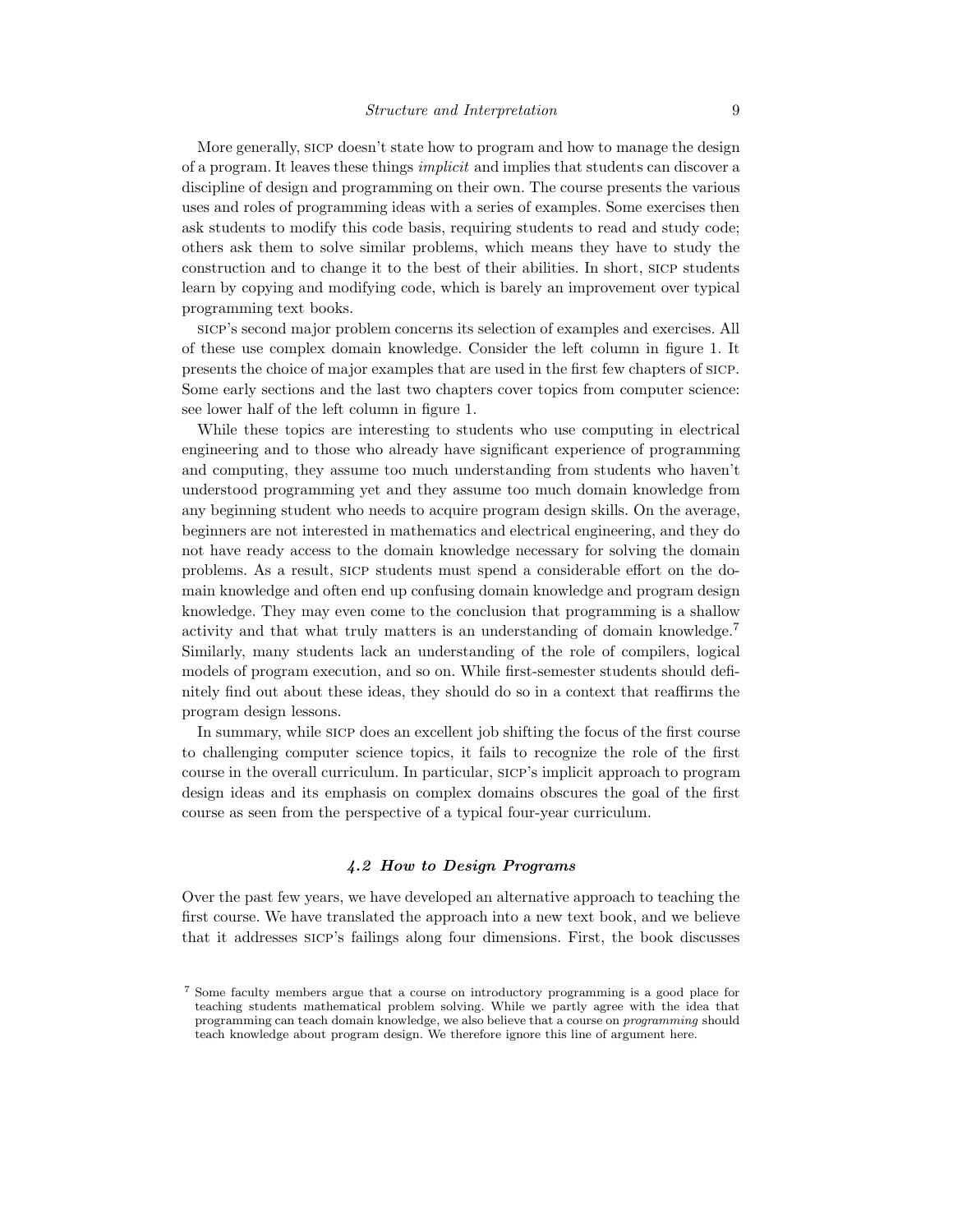| SICP:                    | HTDP:                        |
|--------------------------|------------------------------|
| primality                | moving circles               |
| interval arithmetic      | hangman                      |
| symbolic differentiation | moving shapes                |
| representing sets        | moving pictures              |
| huffman encoding trees   | rearranging words            |
| symbolic algebra         | binary search trees          |
| digital circuits         | evaluating scheme            |
|                          | more on web pages            |
|                          | evaluating scheme again      |
|                          | moving pictures, again       |
|                          | mathematical examples        |
|                          | Gaussian elimination         |
| normal/applicative order | checking (on) queens         |
| strictness/laziness      | accumulators on trees        |
| non-determinism          | missionaries and cannibals   |
| logic programming        | board solitaire              |
| register machines        | exploring places             |
| compilers                | moving pictures, a last time |
|                          |                              |

Fig. 1. SICP and HTDP exercises

explicitly how programs should be constructed. Second, to tame the complexity of programming, it defines a series of teaching languages based on Scheme that represent five distinct knowledge levels through which students pass during their first course. The levels correspond to the complexity of data definitions that the program design guidelines use. Third, the book uses exercises to reinforce the explicit guidelines on program design; few, if any, exercises are designed for the sake of domain knowledge. Finally, the book uses more accessible forms of domain knowledge than sicp. Because of this shift in emphasis, we gave our book the title *How to Design* Programs (HTDP).

A cursory look at HTDP's table of contents reveals the new emphasis. Every chapter comes with at least one section on the design of a particular class of functions. At the same time, no section title concerns domain knowledge, except for those labeled "extended exercise."

htdp's explicit design knowledge is encapsulated in design recipes. Every design recipe enforces basic design habits:<sup>8</sup>

- 1. analyze the problem and describe the classes of problem data;
- 2. formulate a concise purpose statement (and a type signature);
- 3. illustrate the data definitions and the purpose statement with examples;
- 4. create a function layout based on steps 1 through 3;
- 5. write code; and

<sup>&</sup>lt;sup>8</sup> Glaser et al.'s notion of "programming by numbers" (Glaser *et al.*, 2000) is a simple version of our notion of a design recipe. It uses a version of step 4 in our design recipes for functions on algebraic datatypes without going through the preparatory steps.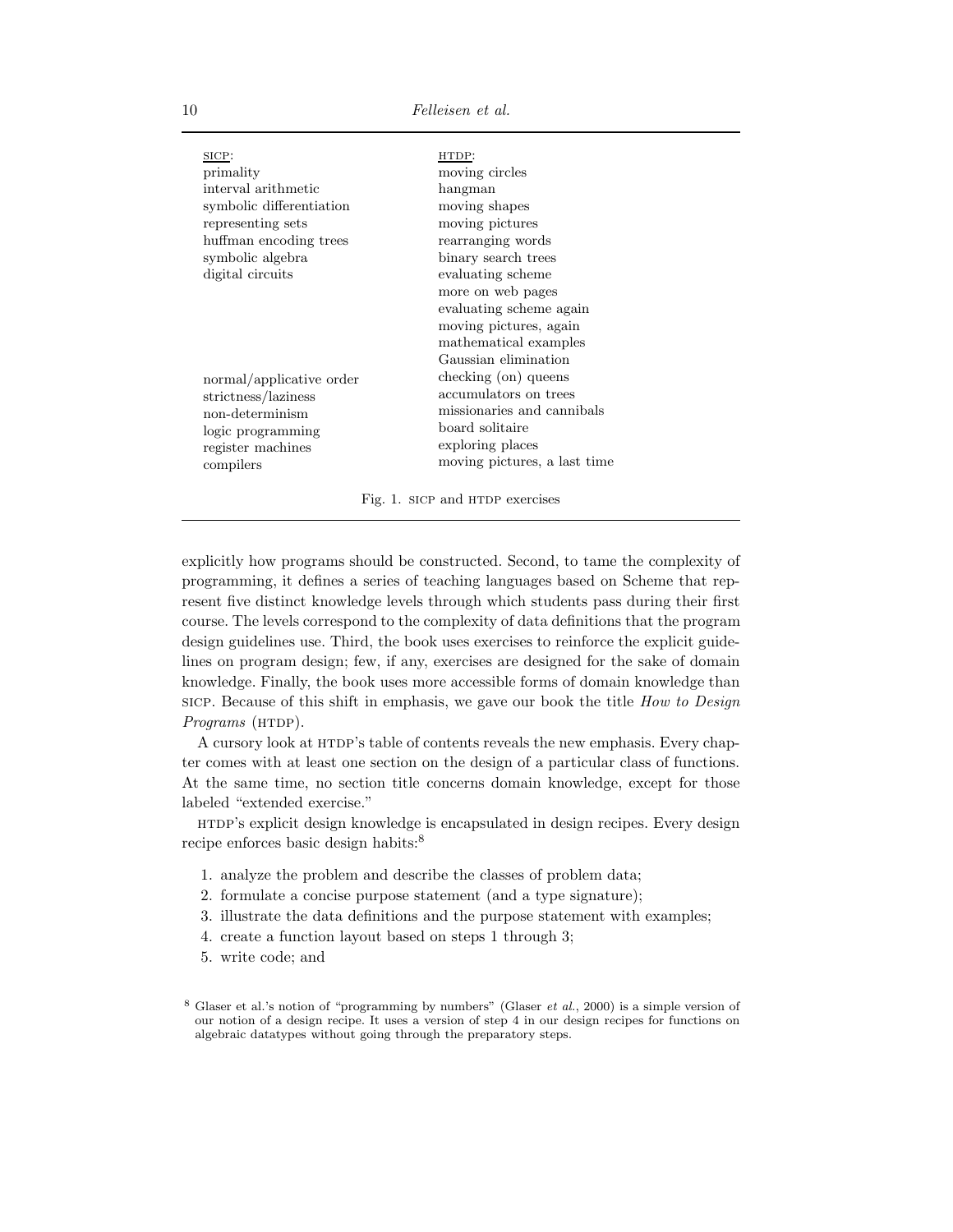6. turn the examples into (automatic) test cases.

The book contains a series of approximately 10 design recipes. The first half of the series shows how the description of the classes of data suggest a natural organization of the functions that process them. These recipes addresses the design of functions for classes of atomic data (numbers, booleans, characters), intervals and unions, composites, self-referential definitions, groups of mutually referential definitions, and so on. The second half of the series cover other important topics: abstracting over similar functions and data definitions, generative recursion, accumulator-style programming, and programming with mutation. In these cases, the design recipes especially address the topic of when to use a technique or mode of an existing recipe; no technique is introduced as just another trick for the toolbox.

The recipes also introduce a new distinction into program design: structural versus generative recursion. The structural design recipes in the first half of the book match the structure of a function to the structure of a data definition. When the data definition happens to be self-referential, the function is recursive; when there is a group of definitions with mutual cross-references, there is a group of function definitions with mutual references among the functions. In contrast, generative recursion concerns the generation of new problem data in the middle of the problem solving process and the re-use of the problem solving method.

Compare insort and kwik, two standard sort functions:

| $\gamma$ ; (listof X) $\rightarrow$ (listof X) | $\gamma$ ; (listof X) $\rightarrow$ (listof X)                     |
|------------------------------------------------|--------------------------------------------------------------------|
| $(\text{define} \ (insert \ l)$                | $(\text{define } (kwik \ l)$                                       |
| (cond                                          | (cond                                                              |
| [(empty? 1) empty]                             | [(empty? 1) empty]                                                 |
| else                                           | $\left $ else                                                      |
| (place                                         | $\left( append \ (kwik \ (larger \ (first \ l) \ l)\right)\right)$ |
| (first l)                                      | $(\text{first } l)$                                                |
| (insort (rest l)))))                           | (kwik (smaller (first l) l))                                       |
|                                                |                                                                    |

The first function, insort, recurs on a structural portion of the given datum, namely, (rest l). The second function, kwik, recurs on data that are generated by some other functions. To design a structurally recursive function is usually a straightforward process. To design a generative recursive function, however, almost always requires some *ad hoc* insight into the process. Often this insight is derived from some mathematical idea. In addition, while structurally recursive functions naturally terminate for all inputs, a generative recursive function may diverge. HTDP therefore suggests that students add a discussion about termination to the definition of generative recursive functions.

Distinguishing the two forms of recursion and focusing on the structural case makes our approach scalable to the object-oriented (OO) world. In an OO world, the structural recipes naturally suggest class hierarchies and recursive methods that call directly along containment ("has a") relationships. Indeed, an OO purist might argue that OO programming languages arise from implementing structural recipes as a linguistic construct.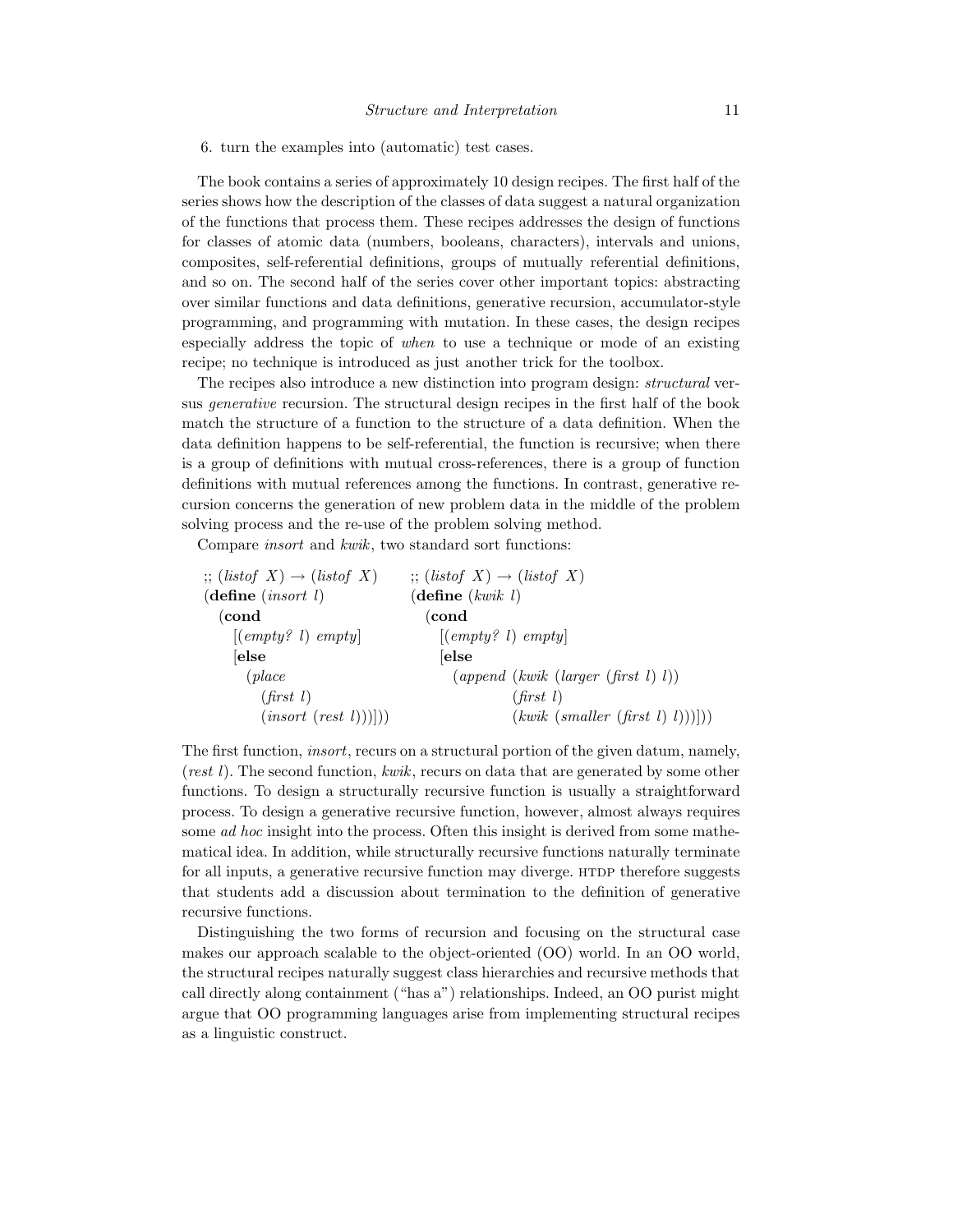## 12 Felleisen et al.

Contrast this with sicp's treatment of recursion. The two notions are not distinguished and, worse, the book's first recursive procedure  $(sqrt-iter)$  page 23) uses generative recursion. The structural aspect of recursion is almost ignored and certainly never presented as the bridge to object-oriented programming. More generally, because sicp misses structural recursion and structural reasoning, it confuses implementing objects with object-oriented programming. The book never actually discusses reasoning about, and programming with, classes of data, which is the essence of modern OO programming.

htdp introduces the idea of iterative refinement for both programs and data separately. As students learn to cope with increasingly complex forms of data, the book shows how a programmer can design programs with a series of correspondingly more precise data representations. As the representations become more precise, the program implements more of the desired functionalities. Combining the design recipes with the idea of refinement then helps students produce complex programs systematically.

HTDP and SICP also vastly differ with regard to the treatment of language syntax. htdp uses an analog of Quine's approach to studying set theory and its logic (van Orman Quine, 1963). Each language level is tuned to a particular stage in the exploration of design. HTDP shows what kinds of programs are natural to write and explains during the next stage why a construct should be added. Thus, for example, HTDP students work with classes of data and hierarchies of classes long before they encounter an assignment statement and before DrScheme interprets set! for them. This represents our insight that it is critically important for students to organize programs according to measurable criteria and for teachers to be able to tell students when working programs are justifiably bad.

Finally, HTDP uses domain knowledge differently from SICP. Figure 1 juxtaposes the section titles in SICP and HTDP that are concerned with exercises. Even a short glance shows that HTDP uses domain knowledge that is within reach of most students. It does offer some exercise sets that introduce mathematics that may be new to some students (such as Gaussian elimination and adaptive integration), but such exercises are never on the critical path.

# 5 Experience and outlook

The HTDP approach has been implemented at about a dozen colleges and, to some extent, at several dozen high schools. At the college level, the change has always shown strong results. For example, at Rice University and at Northeastern University, students can/could enter the second course (using Java) from either an  $H_{\text{TOP}}$ course (taught in computer science) or a  $C++$  course (taught in computer engineering). At both universities, independent instructors confirmed that the HTDP students are better prepared to program in an OO world than the C++ students and that they have much better programming habits. The Northeastern HTDP stu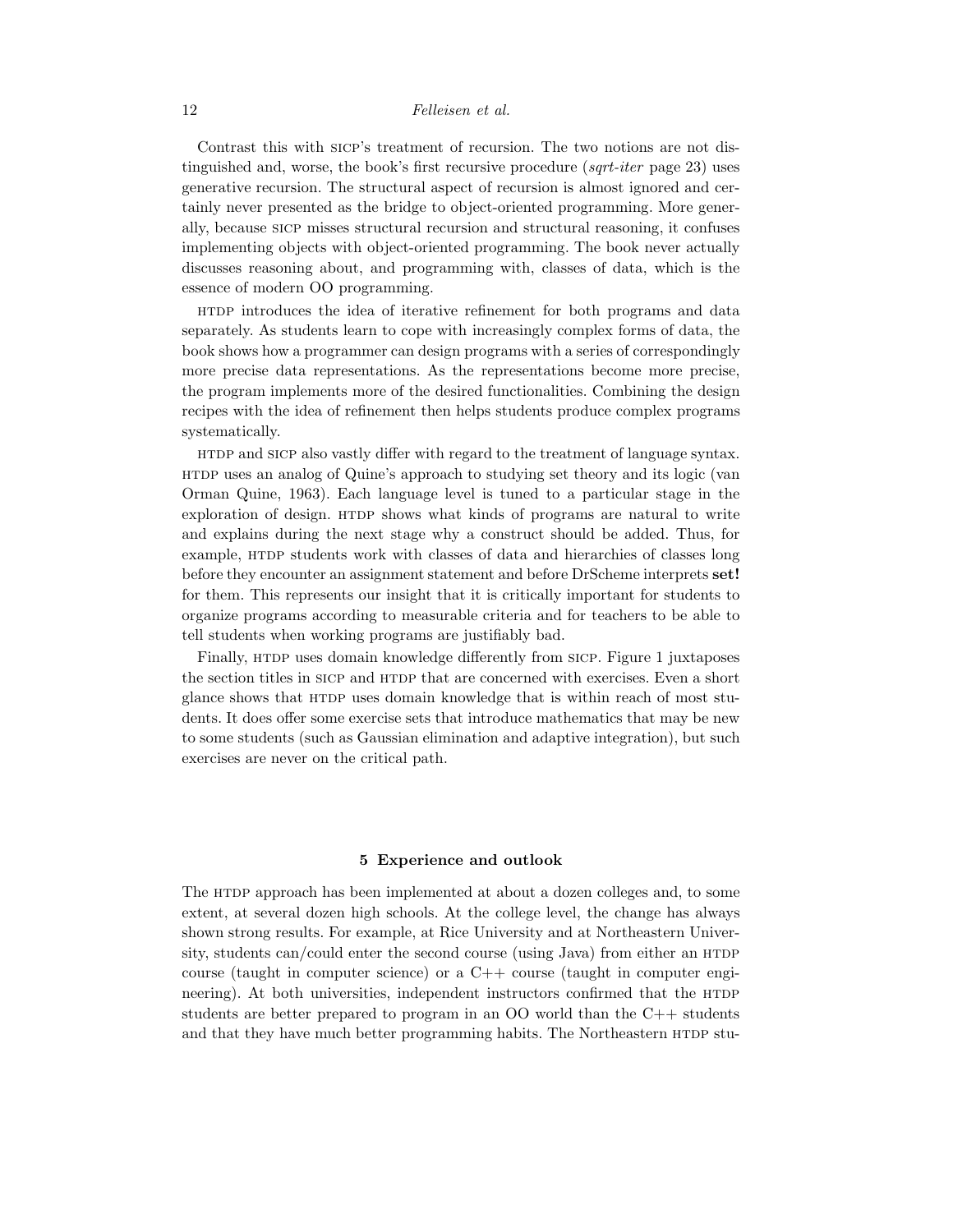dents received five times as many A's (best grade) as the  $C++$  students; at the other grade levels, the numbers are approximately the same.<sup>9</sup>

High school teachers who implement HTDP report similar success stories as colleges but in a less measurable manner. Still, the HTDP curriculum has had an interesting measurable effect concerning female students. Several instructors reported that female students like the HtDP curriculum exceptionally well. In a controlled experiment, an HTDP-trained instructor taught a conventional AP curriculum and the Scheme curriculum to the same three classes of students. Together the three classes consisted of over 70 students. While all students preferred our approach to programming, the preference among females was a stunning factor of four. An independent evaluator is now investigating this aspect of the project in more depth.

In general, we believe that the HTDP project has validated the usefulness of functional programming and functional programming languages in the first programming course. We have found that teaching Scheme for Scheme's sake (or Haskell for Haskell's sake) won't work. Combining sicp with a GUI-based development environment for Scheme won't work better than plain sicp. The two keys to our success were to tame Scheme into teaching languages that beginners can handle and to distill well-known functional principles of programming into generally applicable design recipes. Then we could show our colleagues that a combination of functional programming as a preparation for a course on object-oriented programming is an effective and indeed superior alternative to a year on just  $C_{++}$ , Java, or a combination.

We are hoping that other functional communities can replicate our success in different contexts. We suggest, however, that using plain Erlang, Haskell, or ML and that teaching programming in these languages implicitly will not do. We all need to understand the role of functional programming in our curricula and the needs of our students. Fortunately, Chakravarty and Keller's recent educational pearl (Chakravarty & Keller, 2004) shows that we are not the only ones who have recognized the deficiencies of conventional approaches.

Note: DrScheme and How to Design Programs are freely available on the Web at http://www.teach-scheme.org/.

#### References

- Abelson, Harold, Sussman, Gerald Jay, & Sussman, Julie. (1985). Structure and interpretation of computer programs. MIT Press.
- Bird, R., & Wadler, P. (1988). Introduction to functional programming. Prentice Hall International, New York.
- Chakravarty, Manuel M. T., & Keller, Gabriele. (2004). The risks and benefits of teaching purely functional programming in first year. Journal of Functional Programming, to appear, ??–??

 $9$  The numbers are normalized. The sample is approximately 150 students with approximately 40 students from  $C++$  and the rest from an  $HtDP$  course.